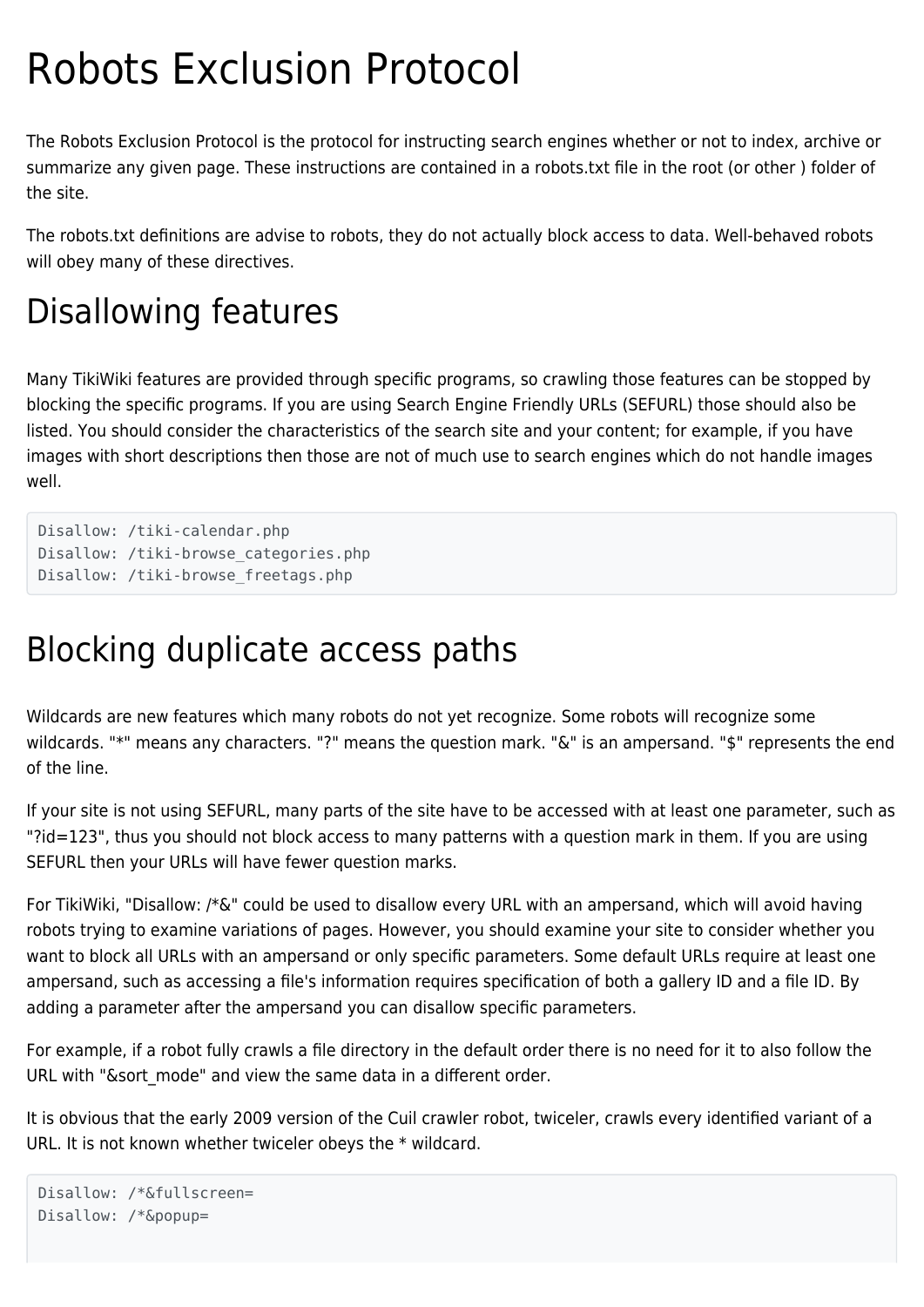#### Keywords:

[security](https://doc.tiki.org/Security)

### Robots.txt Directives

| <b>DIRECTIVE</b>            | <b>IMPACT</b>                                                                                                                                                                  | <b>USE CASES</b>                                                                                                                                                                                                                                 |
|-----------------------------|--------------------------------------------------------------------------------------------------------------------------------------------------------------------------------|--------------------------------------------------------------------------------------------------------------------------------------------------------------------------------------------------------------------------------------------------|
| User-agent: *               | Says following section is for a specific<br>robot. Asterisk is for all robots.                                                                                                 | Different settings for specific robots. Each named<br>robot then ignores contents of "*" section, so<br>repetition is often needed.                                                                                                              |
| Crawl-Delay: 1.0            | of seconds between queries.                                                                                                                                                    | Asks robot to delay the specified number Slow rate of robot crawling. Some robots ignore<br>this. Googlebot ignores it and Google webmaster<br>site gives some control.                                                                          |
| <b>Disallow</b>             | Tells a crawler not to index your site $-$<br>your site's robots.txt file still needs to be<br>crawled to find this directive, however<br>disallowed pages will not be crawled | 'No Crawl' page from a site. This directive in the<br>default syntax prevents specific path(s) of a site<br>from being crawled.                                                                                                                  |
| Allow                       | in combination with Disallow                                                                                                                                                   | Tells a crawler the specific pages on your This is useful in particular in conjunction with<br>site you want indexed so you can use this Disallow clauses, where a large section of a site<br>is disallowed except for a small section within it |
| \$ Wildcard<br>Support      | Tells a crawler to match everything from<br>the end of a URL - large number of<br>directories without specifying specific<br>pages                                             | 'No Crawl' files with specific patterns, for<br>example, files with certain filetypes that always<br>have a certain extension, say pdf                                                                                                           |
| * Wildcard<br>Support       | Tells a crawler to match a sequence of<br>characters                                                                                                                           | 'No Crawl' URLs with certain patterns, for<br>example, disallow URLs with session ids or other<br>extraneous parameters                                                                                                                          |
| <b>Sitemaps</b><br>Location | Tells a crawler where it can find your<br><b>Sitemaps</b>                                                                                                                      | Point to other locations where feeds exist to help<br>crawlers find URLs on a site                                                                                                                                                               |

# HTML META Directives

| <b>DIRECTIVE</b>            | <b>IMPACT</b>                                                            | <b>USE CASES</b>                                                                                                                                                                                 |
|-----------------------------|--------------------------------------------------------------------------|--------------------------------------------------------------------------------------------------------------------------------------------------------------------------------------------------|
| NOINDEX META Tag            | Tells a crawler not to index a given<br>page                             | Don't index the page. This allows pages that are<br>crawled to be kept out of the index.                                                                                                         |
| <b>NOFOLLOW META</b><br>Tag | Tells a crawler not to follow a link to<br>other content on a given page | Prevent publicly writeable areas to be abused by<br>spammers looking for link credit. By using<br>NOFOLLOW you let the robot know that you are<br>discounting all outgoing links from this page. |